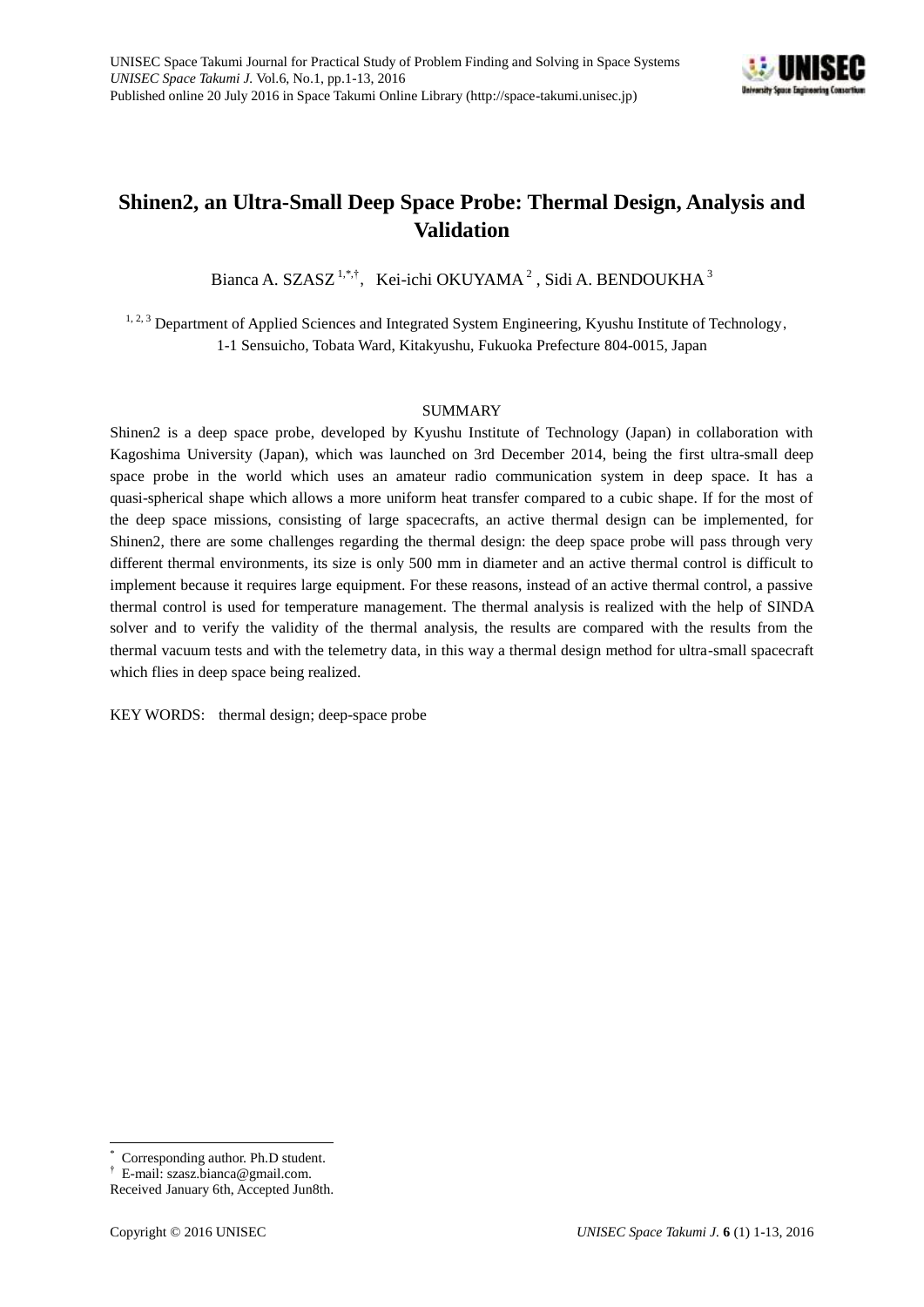## NOMENCLATURE

| <b>SCU</b>   | $=$ | Shinen2 Control Unit              |
|--------------|-----|-----------------------------------|
| <b>PCU</b>   | $=$ | <b>Power Control Unit</b>         |
| CCU          | $=$ | <b>Communication Control Unit</b> |
| <b>PEEK</b>  | $=$ | Polyether ether ketone            |
| <b>CFRP</b>  | $=$ | Carbon Fiber Reinforced Plastic   |
| <b>CFRTP</b> | $=$ | Carbon Fiber Thermoplastic        |
| <b>STM</b>   | $=$ | Structure-Thermal Model           |
| EM           | $=$ | <b>Engineering Model</b>          |
|              |     |                                   |

*FM* = Flight Model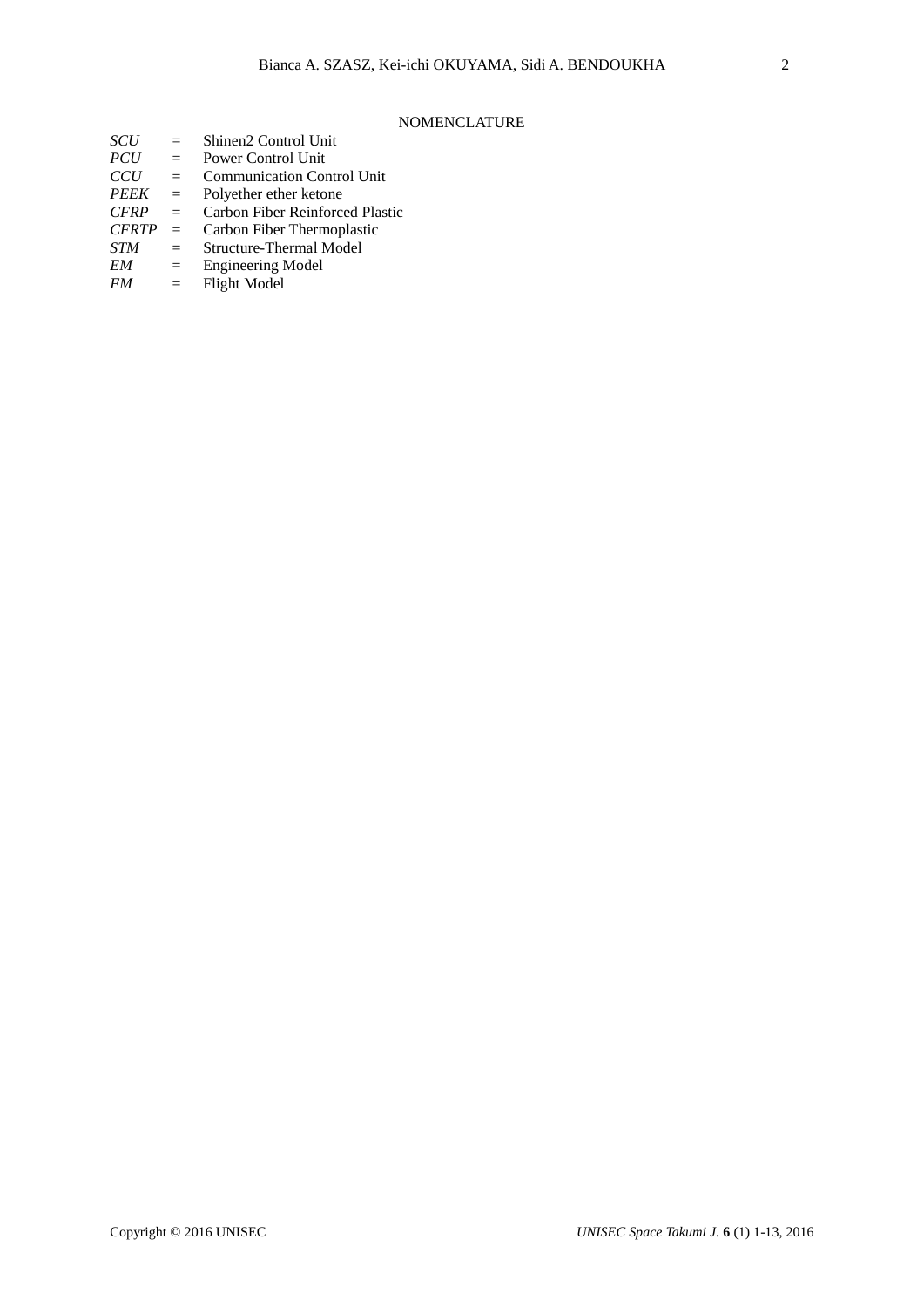## **1. INTRODUCTION**

Shinen2 was developed by Kyushu Institute of Technology in collaboration with Kagoshima University (Japan) and it carries a radiation sensor as payload. Shinen2 was launched with an H-IIA rocket of the Japan Aerospace Exploration Agency (JAXA), on 3rd December 2014 and it represents an experimental-shaped probe, its quasi-spherical shape allowing a more uniform heat transfer compared to a cubic shape (Fig. 1) [1].

Shinen2 has 3 main objectives as a space mission:

- 1) Demonstration of a communication system based on ham radio in deep space;
- 2) Demonstration in deep space of a structure made of PEEK and Epoxy CFRP materials.
- 3) Measuring radiation using Radiation Detector Sensor.

For achieving these three main objectives, thermal design plays a very important role due to the fact that it must assure the survival of electric components including the communication system through which the ground stations are kept in contact with the space probe [1]. The main function of the thermal subsystem is to keep the equipment and the satellite structure in a given temperature range for various phases and operating modes of spacecraft during its lifetime [2].



**Figure 1 Flight model of Shinen2**

 For a deep space mission, CFRP materials are very suited since they have low thermal conductivity, making them good insulator materials.

Most of the deep space missions consists of a relative big spacecraft for which an active thermal design can be implemented. The most important challenges in thermal design of Shinen2 are the fact that the deep space probe will pass through very different thermal environments (between 0.9 and 1.1 AU), its size is only 500 mm in diameter, its weight is about only 17 kilograms and an active thermal control is difficult to implement because it requires large equipment [1]. For these reasons, instead of an active thermal control, a passive thermal control is used for temperature management.

For thermal analysis of Shinen2 in deep space, SINDA equations-solver has been used. SINDA is a thermal analyzer which uses a conductor-capacitor network representation, providing a powerful thermal programming language [3].

To verify the validity of the thermal analysis, the results are compared with the results from the thermal vacuum tests and with the telemetry data, in this way a thermal design method for ultra-small spacecraft which flies in deep space being realized.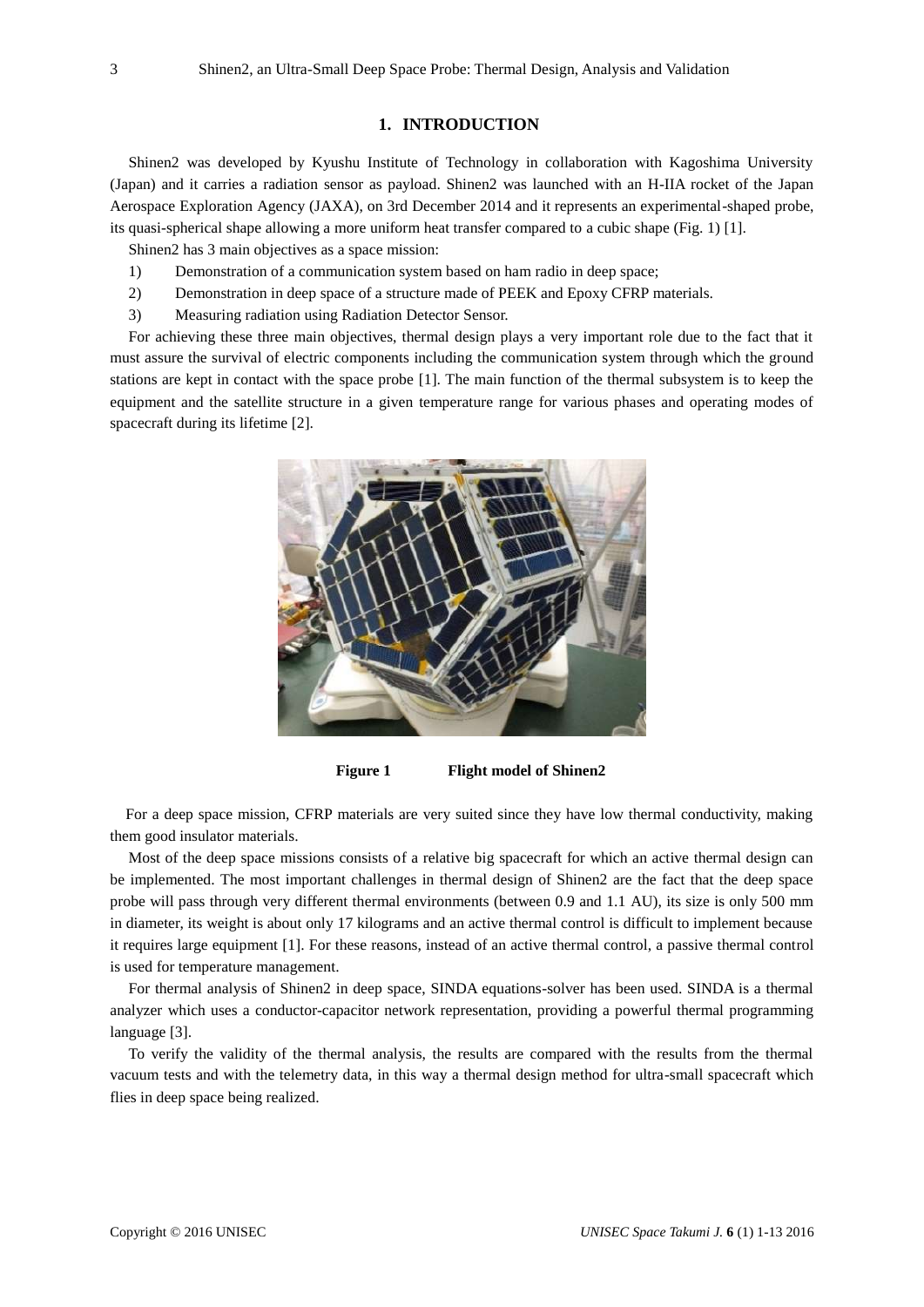## **2. THE THERMAL CONSTRAINTS FOR SHINEN2 MISSION**

For obtaining an optimum performance and assuring the success of the mission, the thermal control plays a very important role. If the temperature of a component is too low or too high, the respective component can be damaged or its performance can be severely affected.

When a passive thermal system is used, the complexity of a satellite is greatly reduced, and the limited resources available on small satellites can be better used for payload function.

The most applied means for realization of passive thermal control satellite design are the multilayer insulation, painted surfaces, optical coatings, heat conductive elements, heat insulation supports and thermal conductive gaskets [4].

In case of Shinen2, the passive thermal control system will consist of painted surfaces, in this way, the simplicity of thermal system being assured and the costs being kept at minimum. The passive thermal control system of Shinen2 consists mainly in using a combination of white and black paint. To assure more storage of heat inside, the inside components are painted black. For the outer surfaces, the white paint is used in order to prevent too much heat from the Sun to enter inside the space probe [1].

The heat transfer inside is accomplished by conduction and radiation. To allow more heat transfer between internal components and outer panels, the structure of the main frame was changed after STM model [1]. Instead of having a big case for main frame, for EM and FM models there are four strong pillars which host inside the two batteries and Radiation Detector Sensor (Fig. 2). Before this change, there was a big difference in temperatures between 0.9 and 1.1 AU (of around 40 degrees), but for the EM and FM models, the difference is of only 14 degrees between the worst hot case and worst cold case scenarios.

In case of Shinen2, the most delicate devices are batteries and the payload (Radiation Detector Sensor), which can be seen in Fig. 3. The heat generation inside Shinen2 is between 10 and 15 W.

Also, another important aspect is that the solar cells are body-mounted, they are placed on CFRP panels, being attached on all lateral sides of the satellite and on the top panel.



**Figure 2 The internal structure of Shinen2 (EM Model)**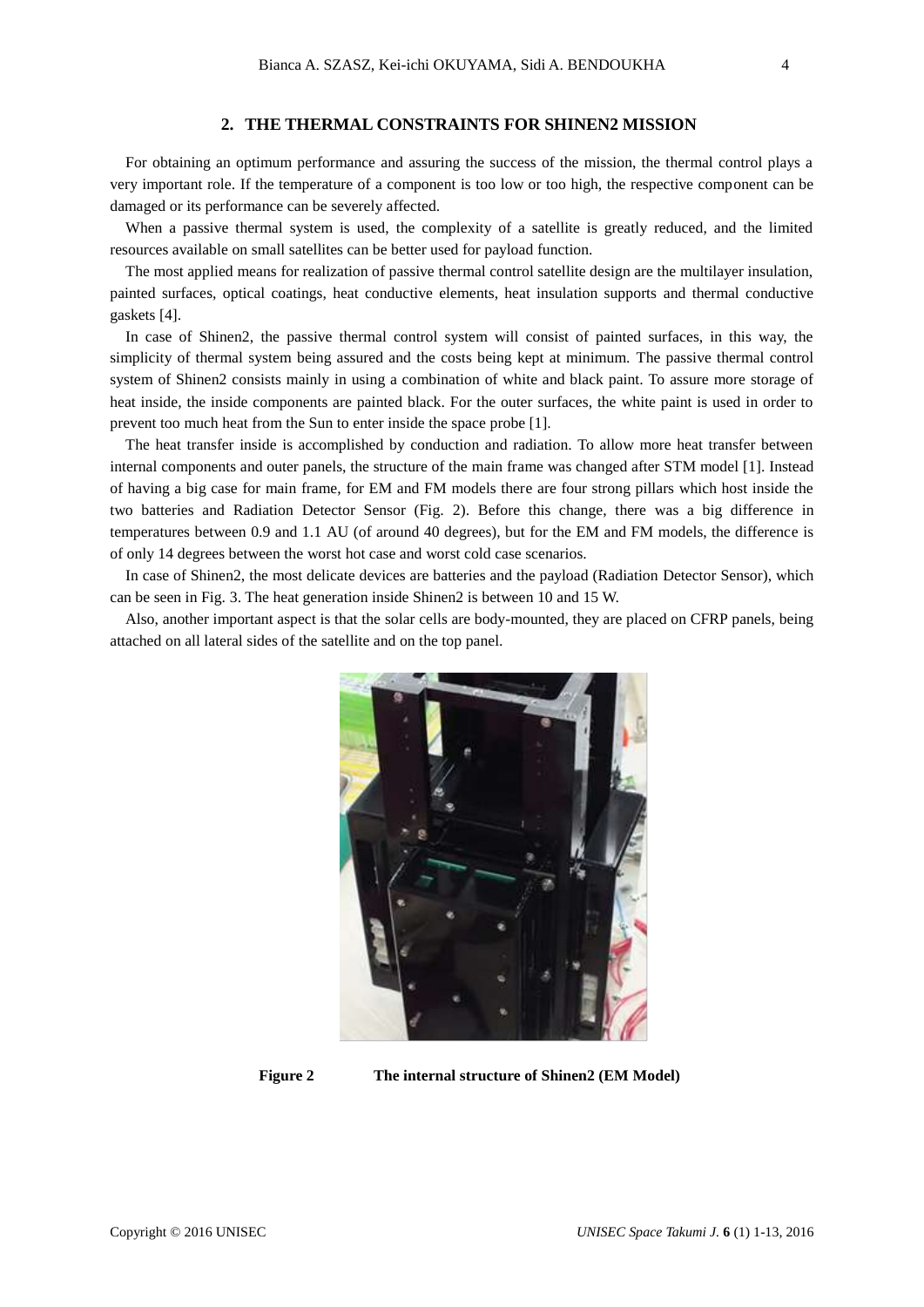

**Figure 3 Overview of the internal structure of Shinen2**

## **3. Methodology for Orbit Calculation**

To know the position of Shinen2 in time and space is very important for the thermal design and for the communication system. The input data provided by JAXA are presented in Table 1. The parameters of Table 1 correspond to the separation phase. Based on this parameters, the trajectory of Shinen2 around the Earth, then the orbit around the Sun can be deduced.

**Table 1 Input parameters from JAXA**

| Time of separation (after launch) | 6835      | seconds       |
|-----------------------------------|-----------|---------------|
| Distance from the center of Earth | 9244.915  | km            |
| Latitude                          | 0.034     | degrees North |
| Longitude                         | 189.94    | degrees East  |
| <b>Inertial Velocity</b>          | 10357.221 | m/s           |
| inertial velocity Elevation angle | 34.644    | degrees       |
| inertial velocity Azimuth angle   | 119.877   | degrees       |
| Japan time of launching           | 13:22:48  | $3$ -Dec-14   |

For achieving the minimum mission success, Shinen2 must be able to communicate with the ground stations when it is beyond Moon orbit and for achieving success, Shinen2 must be able to communicate with the ground stations when it is beyond 1,000,000 km. The communication succeeded until about 2,250,000 km. In Fig. 4, the distance between Shinen2 and Earth soon after the launch can be seen as a function with time.

The trajectory is composed by 2 important stages: the hyperbolic escape trajectory around the Earth (until 925000 km from the center of Earth, this location corresponding to the edge of Earth's sphere of influence) and the elliptical orbit around the Sun. For the hyperbolic orbit, the influence of Sun's gravitational force is neglected and only Earth is considered as the attracting body. After escaping from the Earth's sphere of influence, Shinen2 will follow an elliptical orbit around the Sun (Fig. 5) and, for its calculation, the Earth's gravitational influence will be neglected.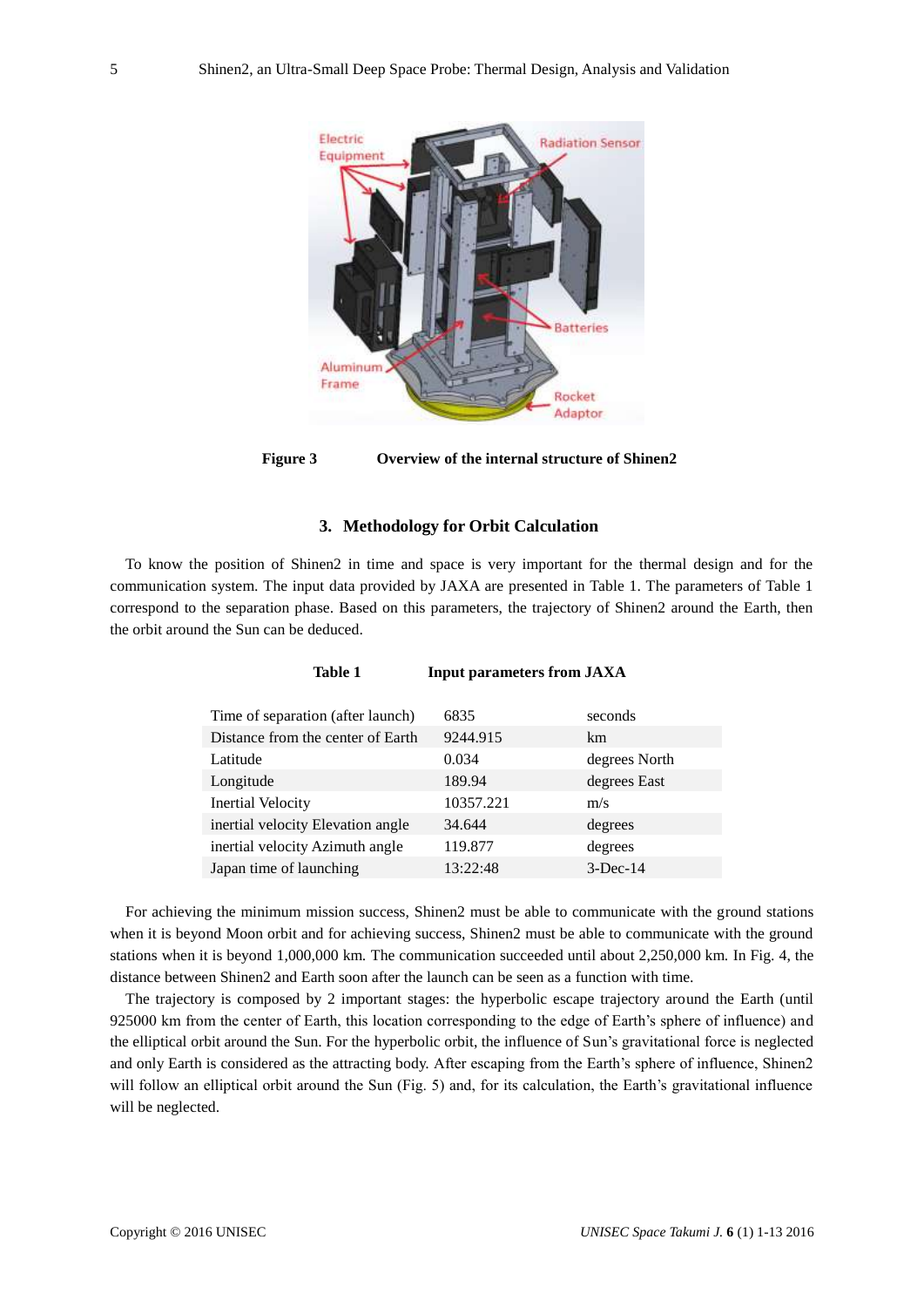

**Figure 4 Distance between Shinen2 and Earth after launch**

Since the distance from Earth, the latitude and longitude angles, the inertial velocity and its angles for the separation phase are known, the position and velocity in the Geographic Coordinate System can be deduced. The X-axis of the Geographic Coordinate System is given by the intersection of Greenwich meridian and geographic equator and the Z-axis is towards the Geographic North Pole. The Y-axis completes a right-handed Cartesian triad.

Because it is desirable to calculate the trajectory of Shinen2 independently of Earth's rotation around its own axis, a transformation from the Geographic Reference System (GEO) to the Geocentric Equatorial Inertial System (GEI) is required. GEI System has the X-axis pointing towards the First Point of Aries and the Z-axis towards the Geographic North Pole. For performing the transformation mentioned above, the time in Julian centuries, corresponding to the separation time, must be calculated first. The Greenwich Mean Sidereal Time (GMST) can be calculated based on the Julian Day number and, after knowing the GMST, the position and the velocity of Shinen2 in GEI coordinate system can be found out [5].

After the separation, Shinen2 will go into an escape hyperbolic orbit around the Earth, until it will reach the edge of the Earth's sphere of influence, located at about 925,000 km. Based on the orbital parameters and true anomaly for the location at 925000 km away from Earth, the position and the velocity at that location can be calculated.

Knowing the position and velocity at the boundary of the Earth's sphere of influence, the elliptical orbit around the Sun ca be deduced. First, a transformation between GEI (Geocentric equatorial inertial) reference system to GSE (Geocentric solar ecliptic) reference system is required. The time of reaching 925,000 km from Earth is December 5, 10:27:36 UTC. From GSE, a coordinate transformation to the Heliocentric Earth Ecliptic (HEE) and then to Heliocentric Aries Ecliptic (HAE) is necessary and the orbital elements for the elliptic orbit around the Sun can be calculated.

The distance between Shinen2 and the Sun will vary (Fig. 6), the perihelion being at 0.9 AU and the aphelion at 1.1 AU. The thermal environments for 0.9 AU and 1.1 AU are quite different, the Solar Constant being 1699.11W/m^2, respectively 1137.42 W/m2 (Table 2). Because Shinen2 has an elliptical orbit around the Sun, the most important environmental factor will be the Sun's influence.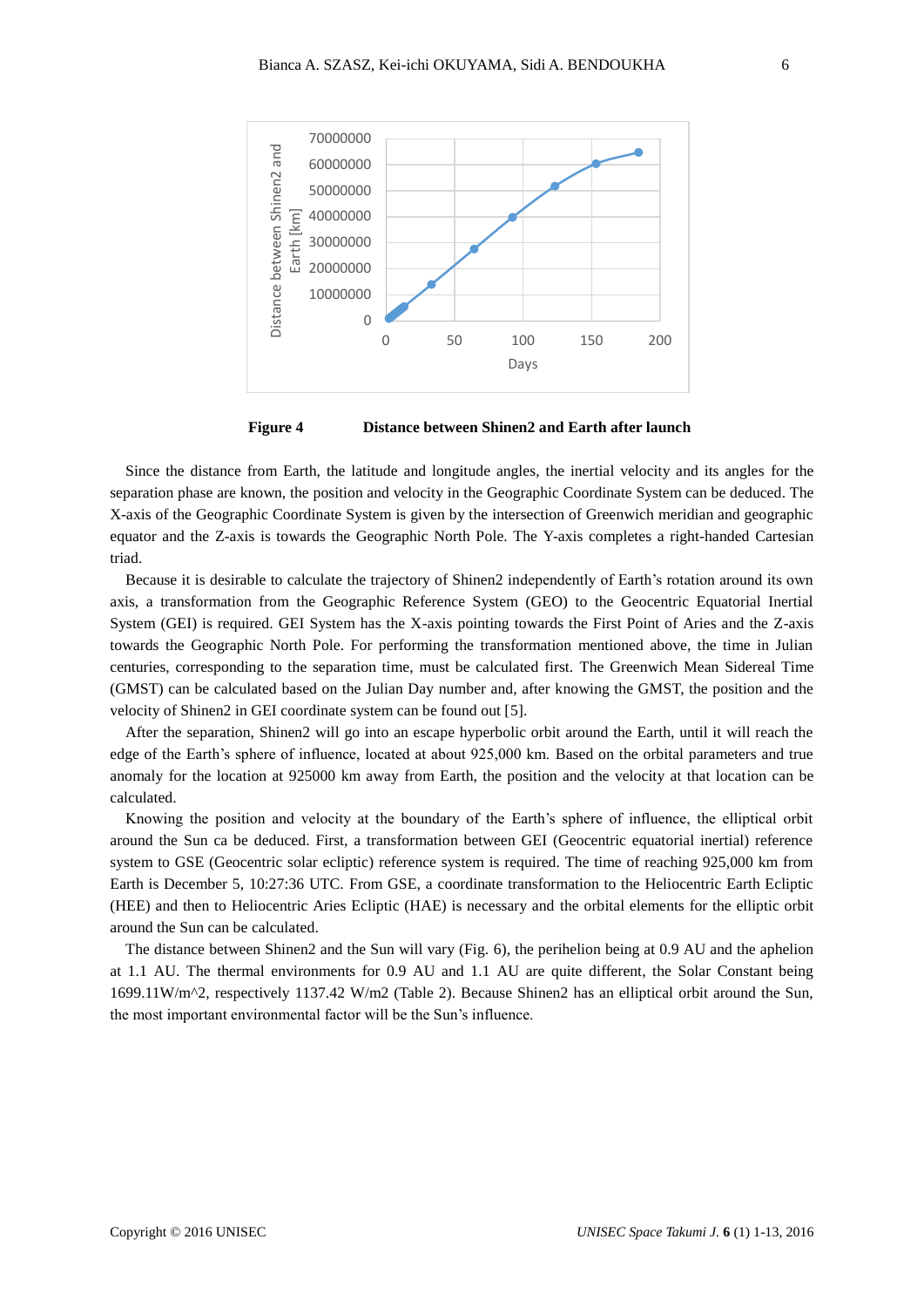

**Figure 5 The orbit of Shinen2 and Earth for one year**



**Figure 6 Distance between Sun and Earth (R-Earth), Sun and Shinen2 (R-Shinen2) and distance between Earth and Shinen2 (Δd) expressed in km, for a period of time of about 830 days**

## **Table 2 Variation of Solar Constant for Shinen2 mission**

|                                    | Near Earth (1) | Worst hot case     | Worst Cold              |
|------------------------------------|----------------|--------------------|-------------------------|
|                                    | AU)            | $(0.9 \text{ AU})$ | case $(1.1 \text{ AU})$ |
| <b>Solar Constant</b><br>$(W/m^2)$ | 1376.0         | 1699.1             | 1137.4                  |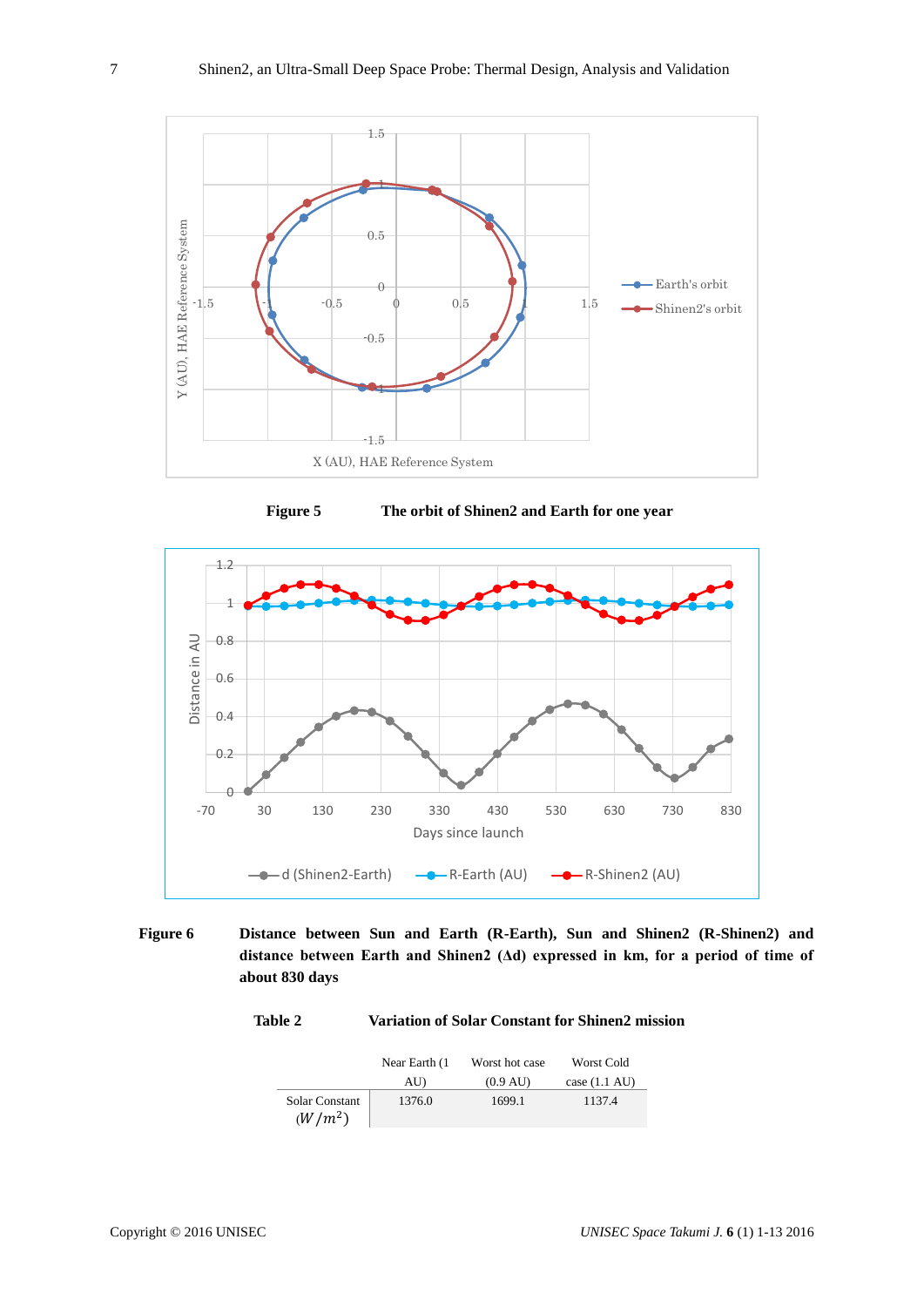## **4. THERMAL ANALYSIS FOR SHINEN2**

Performing thermal analysis is the primary mean by which can be verified if a thermal subsystem meets the design requirements [2]. In case of Shinen2, a SINDA model was developed to help predict the temperatures of the components.

For thermal analysis, a SINDA model of 47 nodes was built. In the thermal design of spacecraft, several parameters, like absorptivities and emissivities of the outer structures, emissivities of the inner components and structure, the thermal conductances, the heater powers generated inside, need to be determined so that the components will stay in their design temperature ranges [6].

For estimating the optical properties of the outer surfaces, the presence of solar cells was carefully considered and the averaged optical properties are described in the Table 3.

## **Table 3 Averaged values of Optical Properties of outer panels**

|                    | Average                | Average                    |
|--------------------|------------------------|----------------------------|
|                    | absorptance $(\alpha)$ | emissivity $(\varepsilon)$ |
| White Paint        | 0.39                   | 0.75                       |
| <b>Black Paint</b> | 0.69                   | 0.75                       |

Two cases were considered previously: one with the outer panels painted in white and one with the outer panels painted in black. After performing thermal analysis, it was found out that, for the white model, the internal temperatures for the electric components, payload and batteries are in the operating range, while for the black model, the internal temperatures are exceeding the operating range (Table 3). Both cases were performed assuming that the interior components are painted in black and assuming also the internal heat generation inside Shinen2 (Table 4).

In Table 5, the survival range and operational range of temperatures are shown. The two kinds of range are frequently defined in case of thermal design. Operational limits are the limits within which the components must remain while operating and survival limits are the limits in which the components must remain at all times, even when not powered [7].

It was decided to use white paint for outer surfaces and black paint for the internal equipment. The optical properties of the materials used for Shinen2 can be seen in Table 6.

Regarding the materials, Epoxy CRRP and PEEK CFRP were used for the outer panels and Aluminum for the internal equipment. The properties of the materials are described in Table 7. Also, the PCB plates on which solar cells are mounted, were carefully taken into consideration in thermal analysis.

#### **Table 4 The internal heat generation**

| Component             | Heat Power [W]           |
|-----------------------|--------------------------|
| Radiation             | 1.25/0.1                 |
| Detector Sensor       |                          |
| <b>Top Battery</b>    | 0.5                      |
| <b>Bottom Battery</b> | 0.5                      |
| TX top, $-z(1)$       | 0.1                      |
| TX top, $-z(2)$       | 0.1                      |
| A CCU_PCU             | 0.2                      |
| $TX, +z$              | $\overline{\phantom{1}}$ |
| B PCU CCU, $+z$       | 0.1                      |
| A_PCU_IF, -y          | 0.2                      |
| $TX, +y$              |                          |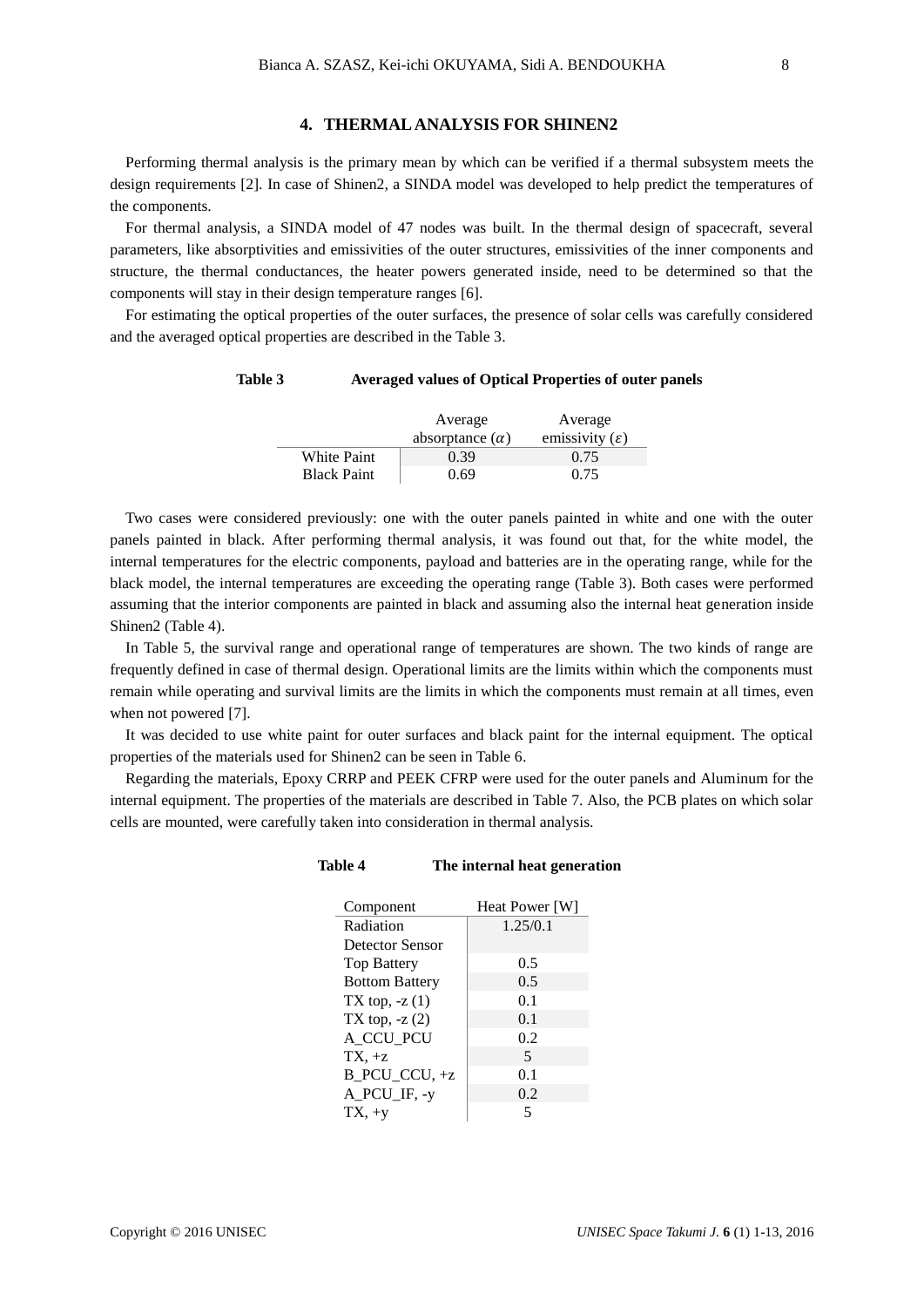| Component        | Survival Range<br>(Power off),<br>°C) | Operational<br>Range, $(^{\circ}C)$ |
|------------------|---------------------------------------|-------------------------------------|
| Radiation        | $-30 \rightarrow 60$                  | $-20 \rightarrow 50$                |
| detector sensor  |                                       |                                     |
| <b>Batteries</b> | $-10 \rightarrow 50$                  | $0\rightarrow 40$                   |
| TX & RX          | $-30 \rightarrow 60$                  | $-20 \rightarrow 50$                |
| SCU, PCU,        | $-40 \rightarrow 80$                  | $-30 \rightarrow 70$                |
|                  |                                       |                                     |

### **Table 5 Survival and Operation Range of Temperatures**

| Table 6 | The optical properties |
|---------|------------------------|
|         |                        |

| Material     | Absorptivity $(\alpha)$ | Emissivity      | $\alpha/\varepsilon$ |
|--------------|-------------------------|-----------------|----------------------|
|              |                         | $(\varepsilon)$ |                      |
| Aluminum     | 0.13                    | 0.30            | 0.43                 |
| <b>PCB</b>   | 0.25                    | 0.88            | 0.28                 |
| <b>PEEK</b>  | 0.94                    | 0.91            | 1.03                 |
| <b>EPOXY</b> | 0.85                    | 0.85            | 1.00                 |
| White        | 0.25                    | 0.88            | 0.28                 |
| Paint        |                         |                 |                      |
| <b>Black</b> | 0.90                    | 0.80            | 1.13                 |
| Paint        |                         |                 |                      |

### **Table 7 The properties of the materials**

| Material     | Density<br>$(kg/m^3)$ | Thermal<br>conductivity<br>(W/m/K) | Specific<br>(J/kg/K) | Heat |
|--------------|-----------------------|------------------------------------|----------------------|------|
| Aluminum     | 2700                  | 167                                | 896                  |      |
| <b>PCB</b>   | 1300                  | 0.274                              | 1421                 |      |
| <b>PEEK</b>  | 1520                  | 0.766                              | 913                  |      |
| <b>EPOXY</b> | 1600                  | 0.766                              | 1000                 |      |

The SINDA model consists of 47 nodes between which the heat transfer was modelled (conduction and radiation). To assure the survival of electric components and batteries, the SINDA program was run for the two cases: the worst hot case (0.9 AU) and the worst cold case (1.1 AU).

The results consist of temperatures between about 10 and 50℃ during one orbit (Fig. 7) and these results are in the allowable and working temperature range.

In Fig. 8, the temperatures of Radiation Detector Sensor and of batteries are represented for one year (the orbit period of Shinen2) and, in Table 8, the exact values for the radiation detector sensor and batteries are described in case of the worst hot and cold cases.

The results show that all components operate within their safe temperature limits.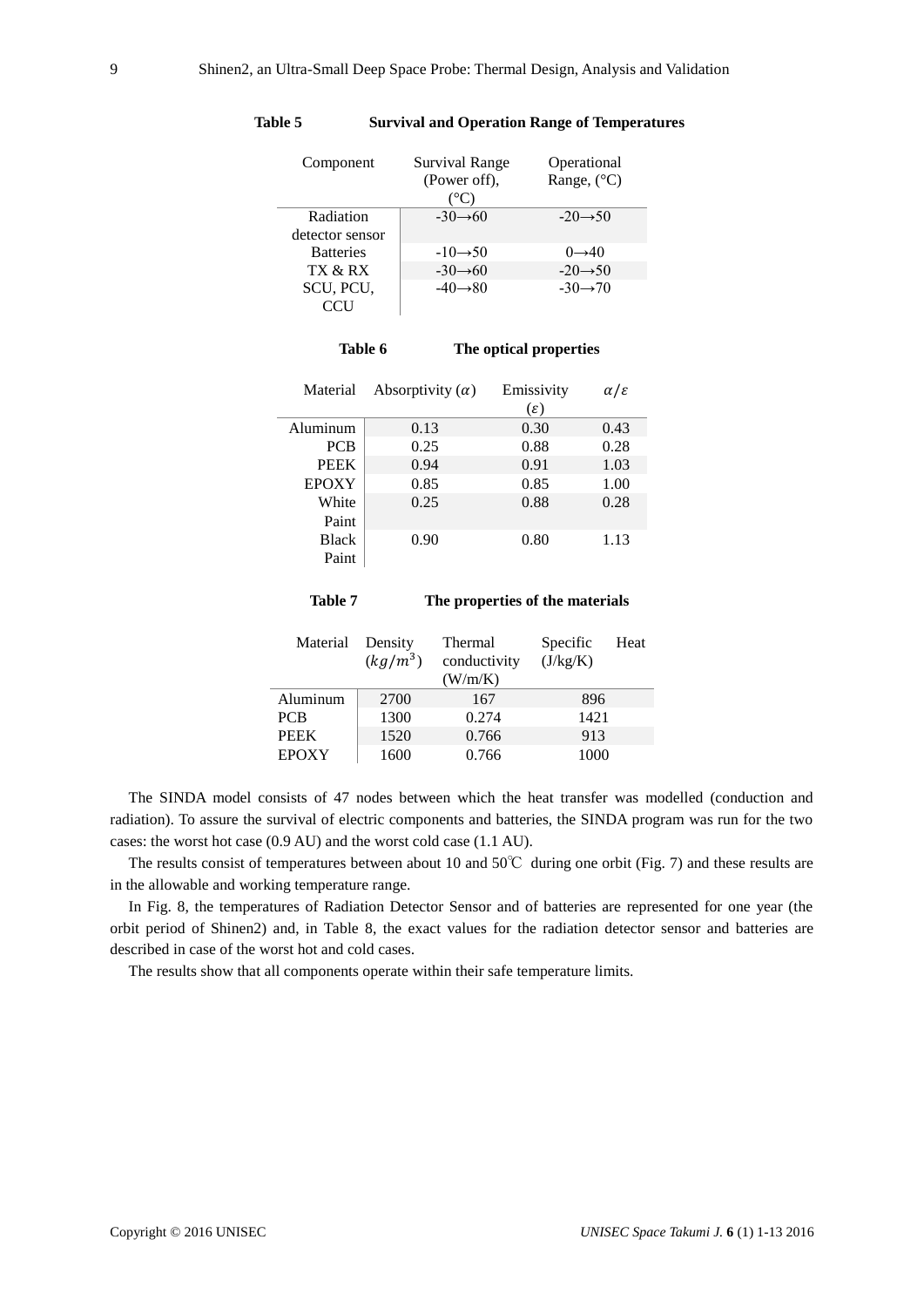







## **Table 8 The temperatures for the worst cold and hot case, for Radiation Detector Sensor and batteries**

|                        | Worst cold case     | Worst hot case      |
|------------------------|---------------------|---------------------|
|                        | $(0.90 \text{ AU})$ | $(1.10 \text{ AU})$ |
| Radiation              | $15.36$ °C          | $29.02^{\circ}$ C   |
| <b>Detector Sensor</b> |                     |                     |
| <b>Top Battery</b>     | $16.22$ °C          | $29.84$ °C          |
| <b>Bottom Battery</b>  | $15.87$ °C.         | $29.51^{\circ}$ C   |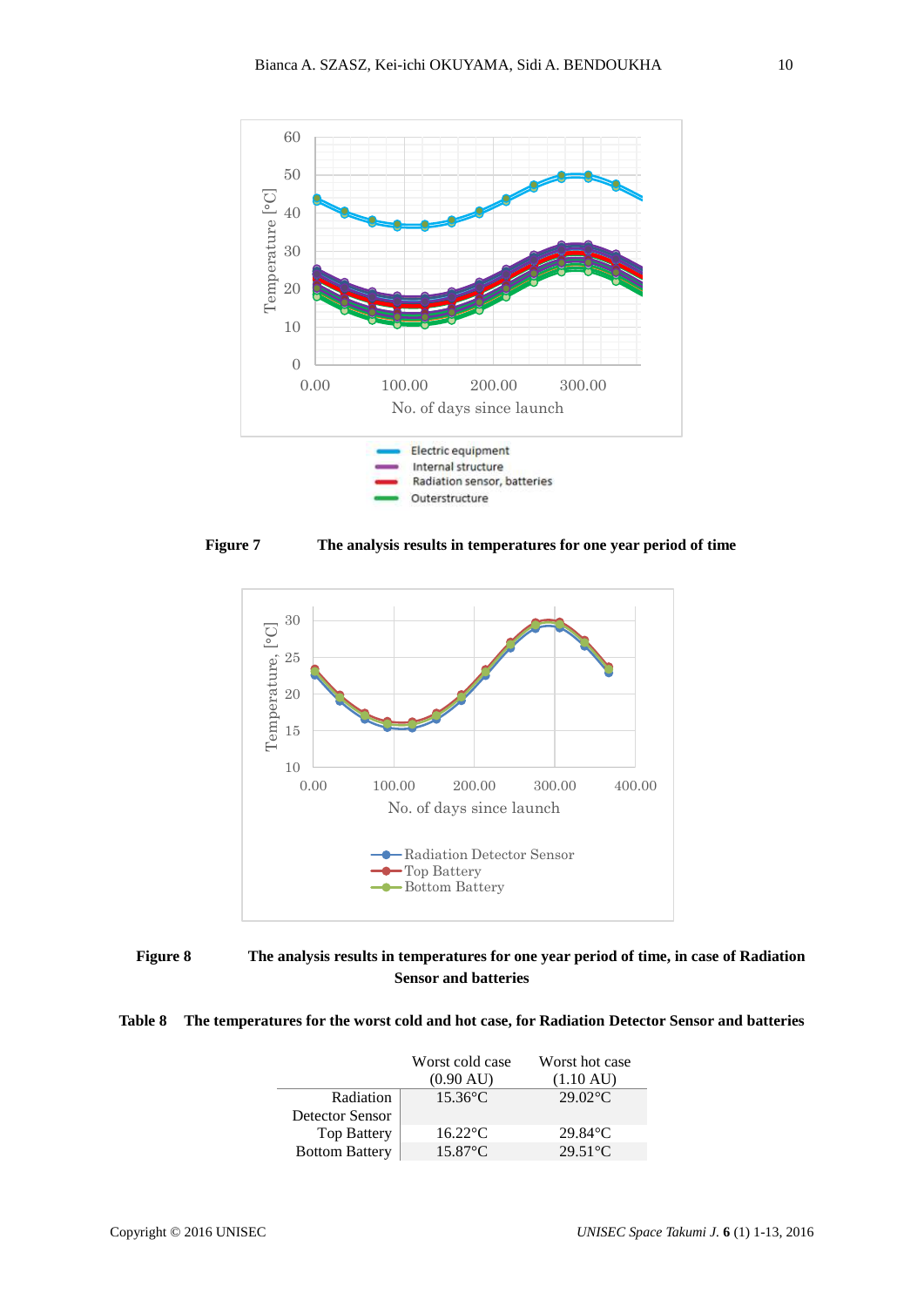## **5. VALIDATION OF THE THERMAL ANALYSIS FOR SHINEN2**

The SINDA model was validated by the thermal vacuum tests, but also by the telemetry data. In thermal vacuum tests, 50 thermocouples were used (Fig. 9-a), positioned almost in the same location as the nodes in the SINDA model. A heaters cage was used to provide power (Fig. 9-b).

During the tests, the heaters were turned on and they have been kept working until the temperatures inside Shinen2 reached more than 35 degrees Celsius. Afterwards, the heaters were turned off, the temperatures dropped to the room temperature and then the cooling system was activated. The temperatures of batteries were kept at 5 degrees Celsius 21 hours (time of reaching the Moon orbit).

In SINDA, there were implemented the same conditions as for thermal vacuum tests and the differences are of maximum 4 degrees Celsius (Table 9). The small differences show that the SINDA model represents accurately the real model so that it can be used to estimate the thermal environment in deep space.

On the flight model of Shinen2, 9 thermal sensors were attached inside the probe (Fig. 10). After launch, Shinen2 was able to communicate with different ground stations and in the downlink data there were also temperature data. Using Sinda model, the same conditions as during the communication time were simulated and the results of the thermal analysis are in good agreement with the measured data (presented in Table 10 as averaged values of several measurements).



**Figure 9 Thermal vacuum tests: (a) Preparations of EM model (with thermocouples attached in 50 locations) for thermal vacuum tests; (b) Heaters cage for thermal vacuum tests**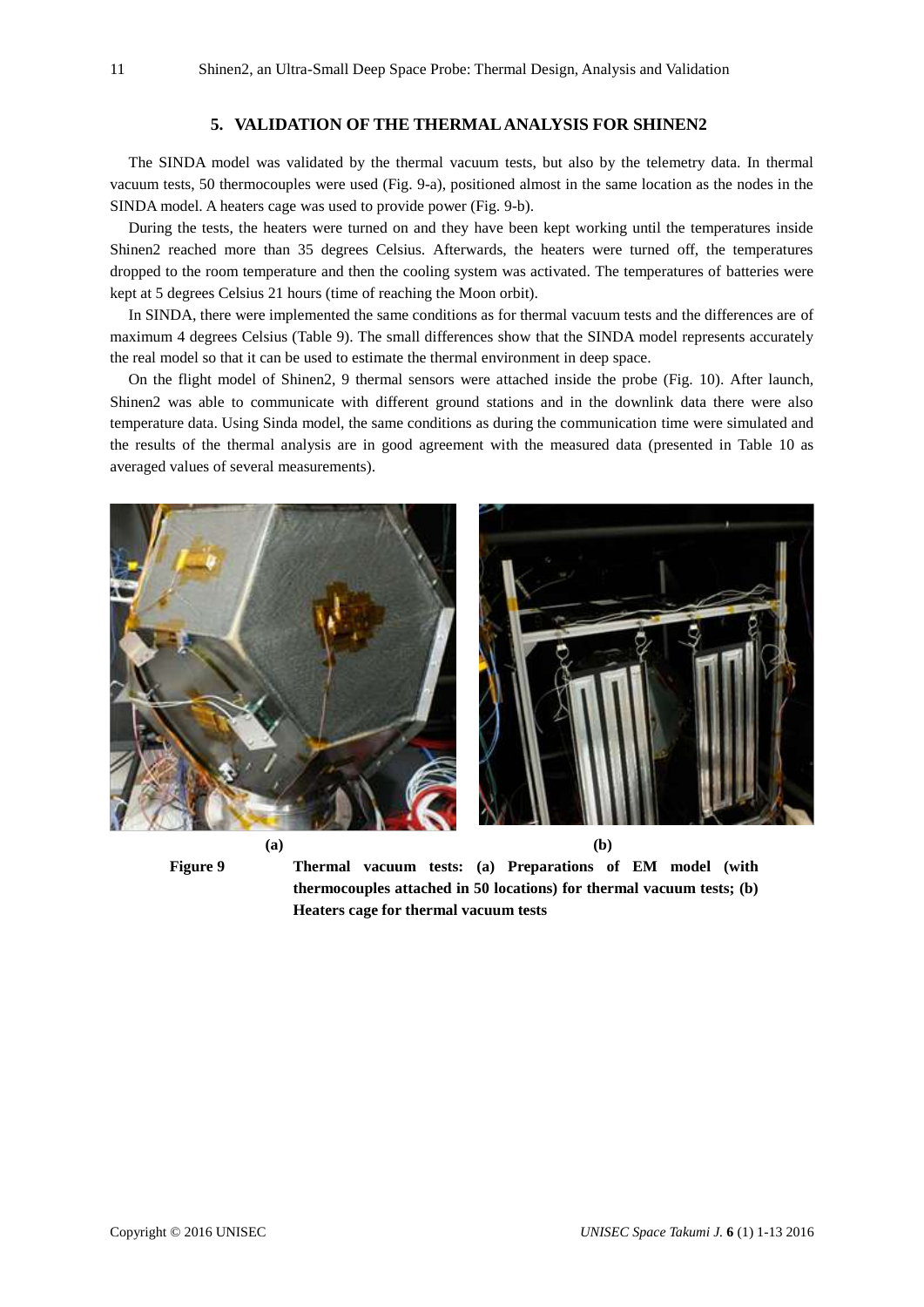| Component                        | Thermal<br>tests<br>results | Sinda<br>results<br>Temp. | Difference<br>in<br>Temp. ( |
|----------------------------------|-----------------------------|---------------------------|-----------------------------|
|                                  | Temp. $(C)$                 | (C)                       | $\mathcal{C}$               |
| Top Battery, top                 | 36.0                        | 34.3                      | 1.7                         |
| Top Battery, bottom              | 35.8                        | 34.3                      | 1.5                         |
| Top Battery, lateral<br>side     | 34.8                        | 34.3                      | 0.5                         |
| Top Battery, inside              | 36.0                        | 34.3                      | 1.7                         |
| Bottom Battery, top              | 35.5                        | 34.1                      | 1.4                         |
| Bottom Battery,<br>bottom        | 35.7                        | 34.1                      | 1.6                         |
| Bottom Battery, lateral<br>side  | 35.7                        | 34.1                      | 1.6                         |
| Bottom battery, inside           | 36.9                        | 34.1                      | 2.8                         |
| Radiation sensor, top            | 36.3                        | 32.5                      | 3.8                         |
| Radiation sensor,                | 35.9                        | 32.5                      | 3.4                         |
| bottom                           |                             |                           |                             |
| Top panel                        | 32.8                        | 31.4                      | 1.4                         |
| <b>SUBPCU</b>                    | 34.8                        | 35.1                      | 0.3                         |
| Bottom plate, CFRTP              | 31.3                        | 33.5                      | 2.2                         |
| CCU                              | 34.9                        | 34.6                      | 0.3                         |
| SCU                              | 35.9                        | 36.6                      | 0.7                         |
| <b>TPD TX</b>                    | 34.3                        | 34.9                      | 0.6                         |
| TPR PCU-z                        | 35.4                        | 35.9                      | 0.5                         |
| <b>Main Transmitter</b>          | 33.4                        | 34.4                      | 1.0                         |
| Access panel                     | 29.4                        | 28.7                      | 0.7                         |
| Main Frame                       | 34.4                        | 33.7                      | 0.7                         |
| <b>Bottom Aluminium</b><br>plate | 35.0                        | 33.8                      | 1.2                         |
| <b>Morse Transmitter</b>         | 40.2                        | 42.6                      | 2.4                         |

**Table 9 Validation of Thermal Analysis Model**



**Figure 10 Position of the thermal sensors inside the Flight Model**